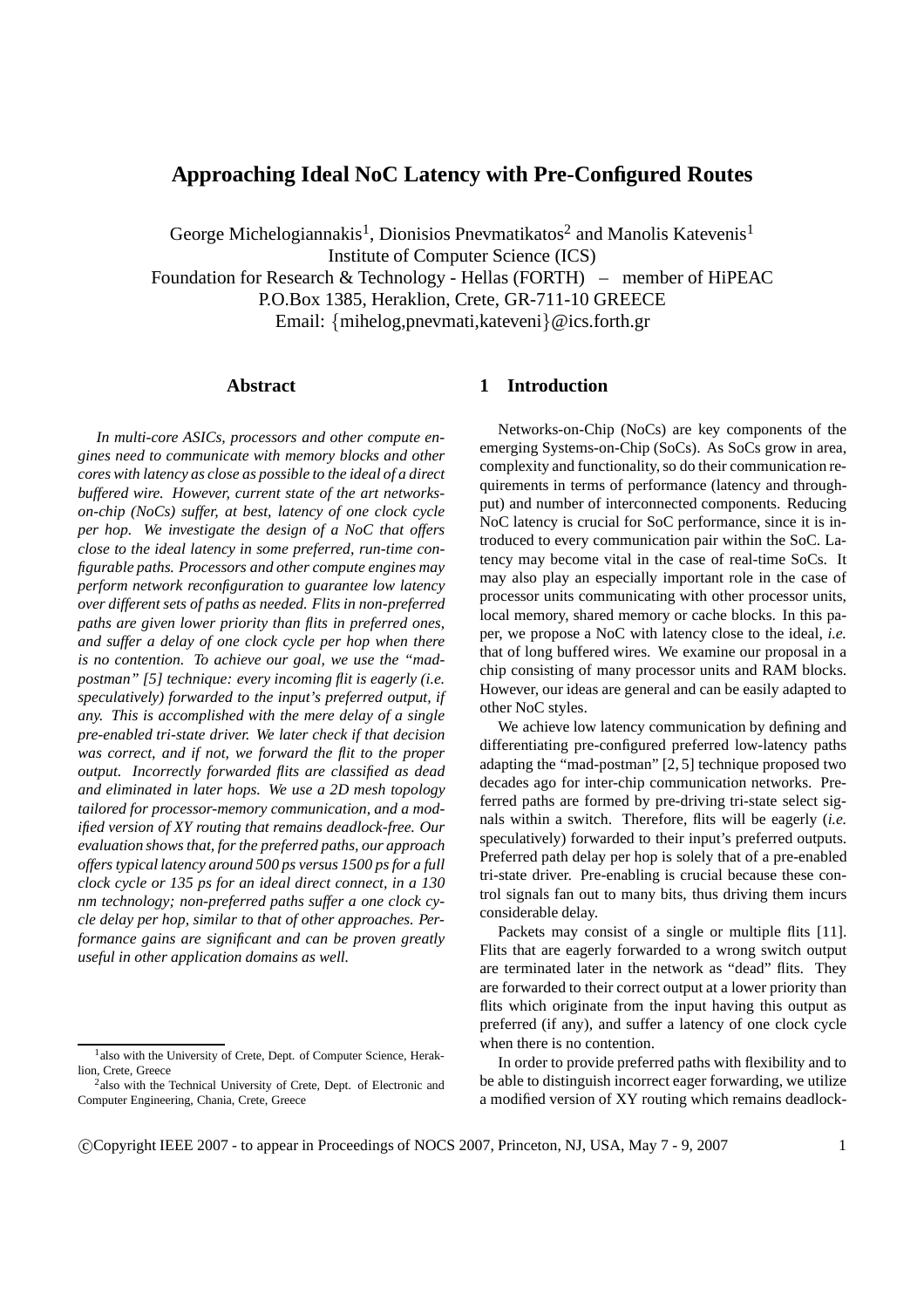free. According to it, a flit is considered to have been correctly eagerly forwarded if it moves closer to its destination in any of the two axes. A flit is considered dead if the distance between it and the destination increased in any of the two axes with its last hop. This way, we can easily distinguish an incorrect eager flit forwarding, as well as a dead flit in the network.

Network reconfiguration is possible at any time by any processing element (PE) or other user block in the network. It is accomplished by sending specially formatted singleflit packets to the switching nodes that need to be reconfigured. Reconfiguration can be requested at any time, but is carefully applied to the switching node to prevent out-oforder delivery of flits belonging to the same packet. Dealing with out-of-order flit delivery complicates the NoC interfaces and is rarely allowed in NoCs.

To fully exploit the mad-postman technique and ensure its proper operation, we take a slightly different approach for switching node architecture than most past research. Our switch resembles a buffered crossbar [8], having one FIFO at each crosspoint and schedulers at each output. The scheduler monitors the FIFOs and the preferred path, and determines which FIFO it can serve next, if any. At each input a combinational routing logic determines if the incoming flit needs to be forwarded to a non-preferred output. If so, it enqueues the flit in the appropriate crosspoint FIFO.

We evaluate our proposed approach on a 2D mesh topology [3] tailored for our target application, *i.e.* processors communicating with RAM blocks. We attempt to minimize the number of switching nodes as well as the NoC overhead by placing one switching node per 4 RAM blocks. The RAM blocks are placed without any free space between them, essentially forming a bigger block. We also investigate floorplan options for our switching nodes by evaluating two different shapes (rectangular and cross-shaped), and outline some modifications to our switch to further reduce occupied area. Topology and floorplan choices, however, do not affect our low-latency contribution and are made according to application and optimization needs.

Simulation results show that, in a 130 nm technology, our design functions at 667 MHz under typical case conditions. It offers preferred path latency of approximately 360 ps per hop that increases to approximately 500 ps per hop when taking into account an 1 mm long wire at each output. This is compared to 135 ps latency for straight buffered wires of a similar length that offer no configuration or routing capability. Non preferred path latency is one clock cycle when there is no contention. Our base switching node design, for 39-bit wide datapaths, occupies an area of 637  $\mu$ m × 310  $\mu$ m when its floorplan is rectangular. We believe that our proposed NoC concept is the means to approach the ideal latency as closely as possible. It may also be combined with orthogonal past NoC research to further improve performance as well as other aspects.

The rest of the paper is organized as follows: Section 2 provides a summary of past NoC research. Section 3 explains the mechanism for pre-configured low latency paths. Sections 4 and 5 present our proposed switch architecture and describe our NoC's topology. Section 6 presents our placement and routing results, and section 7 identifies room for future work. Finally, section 8 provides our conclusions.

# **2 Related Work**

Research has examined performance-enhancement techniques [6, 7, 9]. These approaches are based on precomputing routing, virtual channel (VC) allocation, and arbitration decisions, as well as speculative pipelines to minimize deterministic routing latency. Implementations of these approaches with VCs and various datapath widths are able to function with a clock frequency of around 500 MHz in technologies ranging from 70 nm to 130 nm. While these approaches can yield per hop latency of one clock cycle, this latency is not guaranteed. These designs suffer higher penalties from contention and blocking delays, that significantly increase latency. Moreover, one clock cycle per hop is their minimum possible latency, while our proposed NoC provides constant minimum per-hop latency, independent of the clock period. Asynchronous approaches achieve 2 ns per hop [1] for highest-priority flits.

Finally, routing algorithms have also been proposed. Many recent NoCs utilize adaptive routing algorithms [4, 12], to route around congested or other problematic areas according to some criteria. As explained in subsection 3.4, our NoC implements a deterministic routing algorithm. Flexibility in preferred paths is already provided. The implementation of adaptive routing algorithms for nonpreferred paths is left as future work.

## **3 Preferred Paths**

### 3.1 Mad-Postman

Mad-postman [2, 5] was introduced in inter-chip packetswitched communication networks. It offered minimal perhop latency by eagerly forwarding an incoming flit to the same direction in the same axis that it entered the switch from. There was no logic or delay during this forwarding more than that of simple multiplexor or tri-state cell. Incoming flits were also stored in the switch for checking that they were correctly eagerly forwarded. The network strictly followed XY routing algorithm. Thus, a flit was regarded as correctly eagerly forwarded if it followed XY routing. Flits which were incorrectly forwarded remained in storage in the switch and were later sent to the appropriate output. We find that this concept can be applied to NoCs.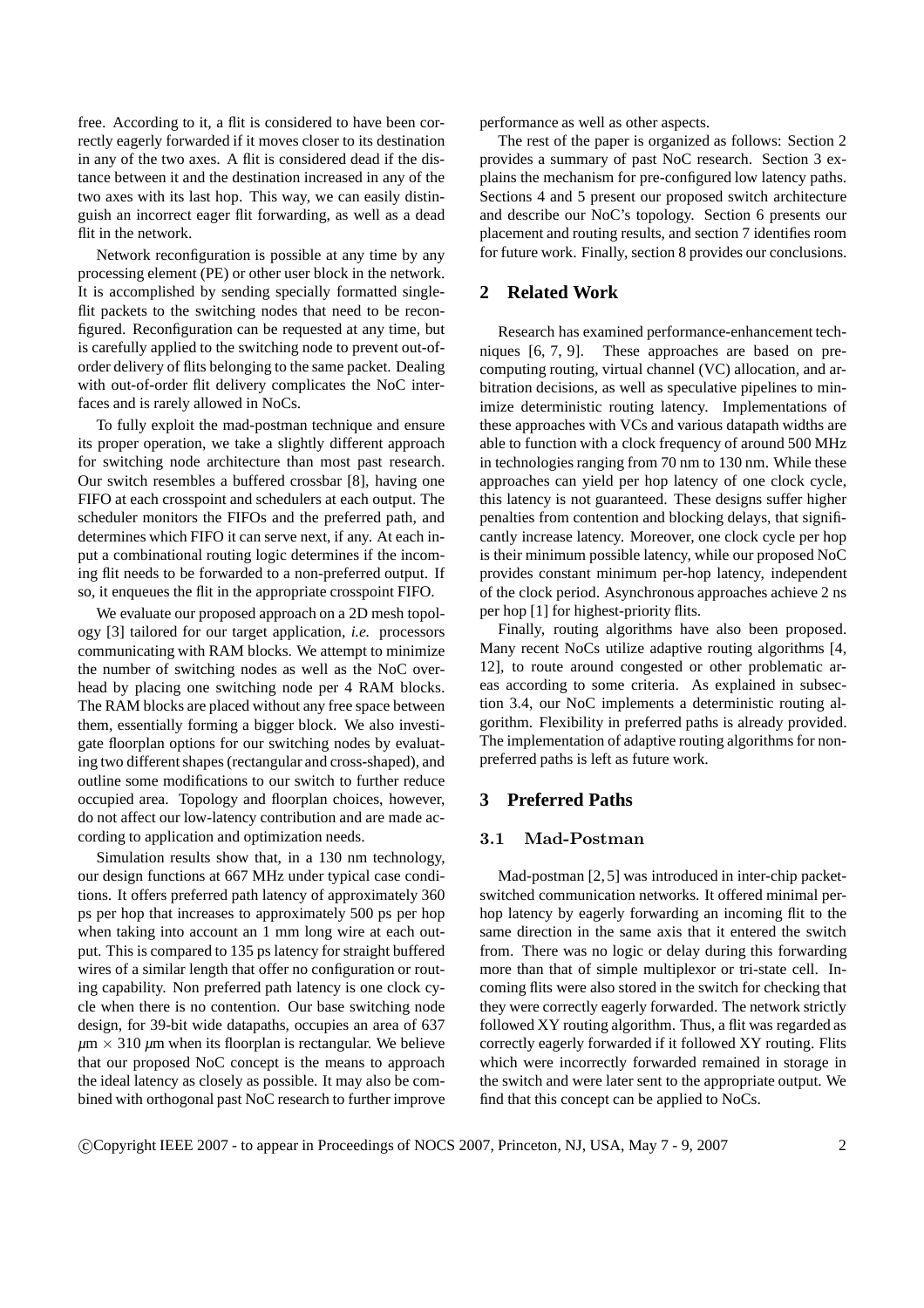## 3.2 Preferred Paths

The original mad-postman strictly followed XY routing. Therefore, a flit would suffer a routing logic and buffering penalty once at its final hop (in order to be ejected to the local PE output), and possibly once more when it changed axes when traversing the network. We would like our NoC to be able to provide complete paths with the minimum perhop latency. Moreover, we would like to provide the flexibility to change those paths at run-time to meet various application demands, such as a processor allocating more RAM blocks for itself. To meet these goals, we introduce preferred paths.

Each input is directly connected to a tri-state buffer at each other port's output. Each output has at most one preferred input. That input's tri-state driver is pre-enabled. Therefore, an incoming flit to that input would be eagerly forwarded to each output having this input as preferred. This is achieved solely with the delay of a pre-enabled tristate driver. Note that an input may have multiple preferred outputs. Thus, preferred paths can fork and simulate a broadcast network if so desired at run-time. However, preferred paths may not converge as only one tri-state may safely drive a wire at any time.

Each input also features a combinational routing logic that examines each incoming flit and determines whether it must be forwarded to an output other than the preferred. If so, it enqueues it in the appropriate crosspoint FIFO to be later forwarded by that output's arbitration logic. A flit needs to be forwarded to an output if it was mistakenly eagerly forwarded. Later hops regard that flit as dead.

Dead flits are not forwarded to any output by the routing logic. They propagate through the network in preferred paths until they reach an input with no preferred outputs. Then, they are either terminated or forwarded in XY manner and possibly enter a circle, as discussed in subsection 3.6. Dead flits occupy resources and therefore may be a nuisance. However, previous research indicates that this effect does not reduce the performance of the network beyond that of virtual cut-through or wormhole networks [5]. If fair arbitration is desired without demands for very low latency at some part of the network, that part can be reconfigured to remove any preferred outputs from switch inputs.

#### 3.3 Packet Format

Packets may consist of a single or multiple flits, in the manner described in [11]. Single-flit packets are used for reconfiguration and read requests. Multi-flit packets are used for transferring multiple words of data to write to a RAM, or from a RAM as a reply to a read request. Flits feature 6 packet ID and 1 flit type control bits. The flit type bit marks the initial flit of a packet as request (single-flit packet) or address, and thereafter data flits with the same packet ID as body or tail. The 32 payload bits contain data in the case of data flits and destination address, byte enables and packet type in the case of address or request flits. Each switch is identified by unique X,Y coordinates. The flit's final destination is determined by two extra bits specifying the user block among the 4 the switch is connected to.

The initial flit of a packet is an address or request flit. Data flits in the same packet have the same ID and will be treated by each switch as the corresponding address flit was. Since flits are eagerly forwarded without being able to process their headers, all flits in a packet will be incorrectly eagerly forwarded in the same way throughout the network. The same applies to the duplicate flit complication, explained in subsection 3.5. Attempting to do otherwise would require combinational logic in preferred path hops, and thus would dramatically increase per-hop latency.

## 3.4 Routing

Based on our need to accurately classify flits as dead, we choose to implement a deterministic routing algorithm. Non-deterministic (adaptive) routing algorithms introduce the uncertainty in dead flit classification. This is due to the fact that conditions, and therefore adaptive routing decisions, are subject to change at any time. Therefore, the switch currently examining a flit is unsure if the flit's previous hop regarded this switch as the best next hop at the time, or if the flit was incorrectly eagerly forwarded. Since making switches aware of neighbouring network configuration is too costly, we adopt a deterministic routing algorithm.

As a result, we chose a slightly modified version of XY routing. XY routing instructs a flit to first complete its movement in the X axis, and then switch to the Y axis to reach its destination. Our NoC follows this routing algorithm, but is more flexible in allowing eager forwardings that do not adhere to strict XY routing. Specifically, a flit is considered to have been correctly eagerly forwarded, and therefore is not forwarded to another output by the switch, simply if it is approaching its destination in any of the two axes. This may result in a flit reaching its destination via a route that does not comply with strict XY routing.

In the example Figure 1 illustrates, the flit arrives from source S to destination D solely through preferred paths (solid lines). Switch A sees that the flit approached destination D in the Y axis, and therefore regards this eager forwarding as correct. XY routing would have the flit pass through non-preferred paths (dashed lines) and switch dimensions at node B, after having fully completed its traversal in the X axis. Because we would like to provide preferred paths with full flexibility, and also because disallowing these paths by forwarding flits again in non-preferred paths introduces an unnecessary overhead, we choose to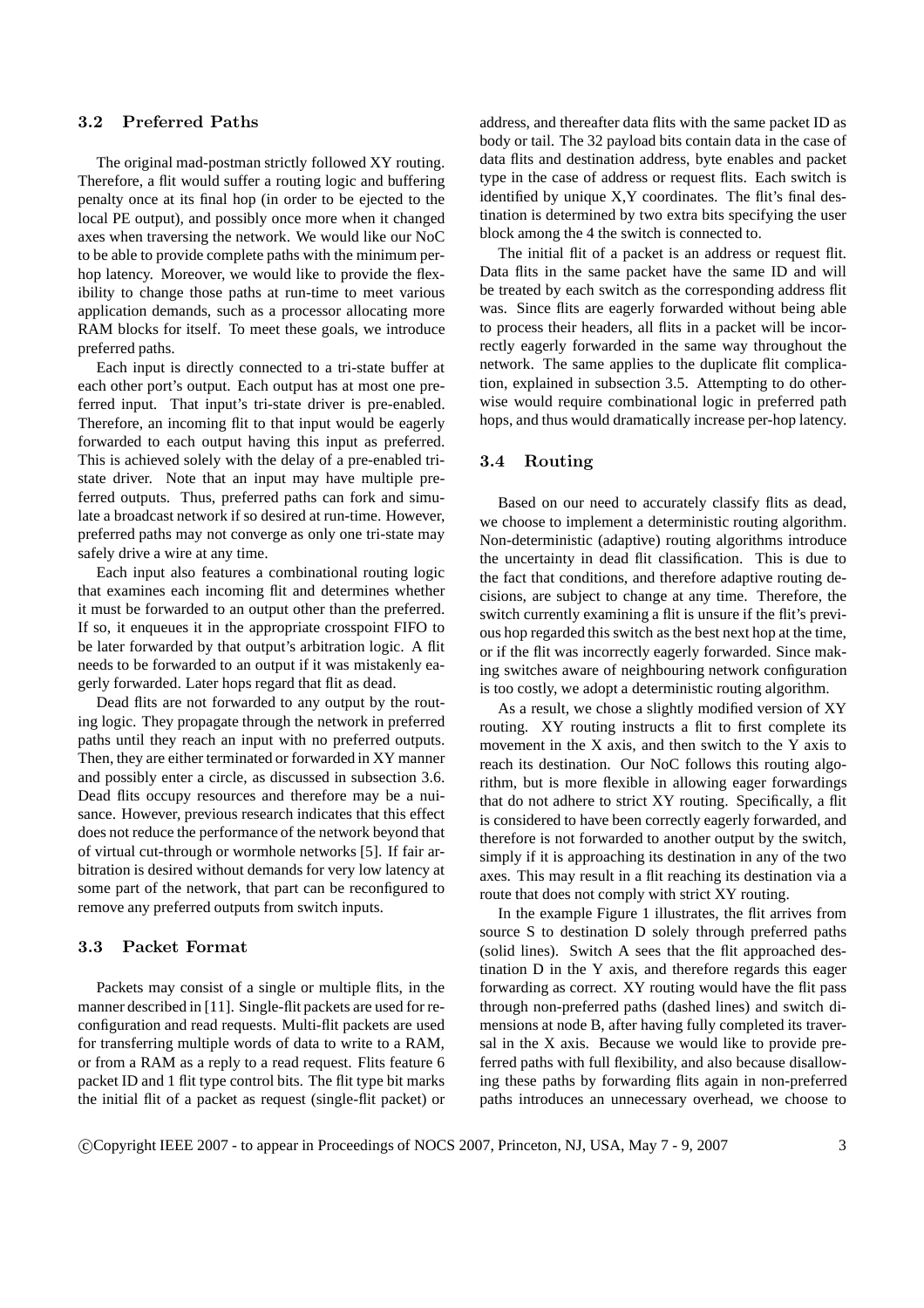modify our XY routing algorithm accordingly. Similarly, a flit is considered dead simply if it moves away from its destination in any of the two axes.



**Figure 1. Correct eager forwarding scenario that does not comply with strict XY routing.**

# 3.5 Duplicate Flits

Due to the above mechanisms, our NoC faces the complication of multiple copies of the same flit reaching their destination via different routes. An example of such an occurrence is illustrated in Figure 2. In that example, the flit leaving source S will be eagerly forwarded via the preferred path (solid lines) until it reaches destination D. However, switch A will regard this eager forwarding as mistaken, since it has no preferred path knowledge for its neighbours and the flit's distance from destination D increases in the Y axis. Therefore, it will forward another copy of the flit to destination D via non-preferred paths (dashed lines). Duplicate flits must be handled at the network interface logic of the blocks. Network interface issues are addressed in subsection 5.1.



**Figure 2. Duplicate flit scenario.**

#### 3.6 Deadlock-Freeness

XY routing is deadlock-free [10]. Therefore, deadlock hazards in our NoC are introduced by preferred paths since they do not necessarily follow XY routing and flits propagate in them without any control. Since preferred paths do not content for resources and our NoC follows XY routing otherwise, no flits will indefinitely wait to be served. To guarantee this, a switch needs to be able to serve FIFOs, and therefore resolve contention, if the preferred path has been continuously active for an unreasonably long period of time with a FIFO non-empty. FIFOs are then served until all are empty. During this time, flits arriving in the broken preferred path will be enqueued in the appropriate FIFO behind previous flits of the same packet. However, we need to investigate the possibility of a flit traversing the network indefinitely. We combat this issue in two ways.

First, we provide constraints which, if followed, guarantee that no flit will indefinitely travel through the network. If all preferred paths in the NoC are straight lines, flit propagation follows strict XY routing. Therefore, every turn is handled by routing logic and flits cannot enter a circle. This is the case with original mad-postman networks [2, 5].

Flits cannot enter a circle also in the case of preferred paths having exactly one turn. In this case, circles are formed by four different preferred paths. Therefore, a flit would be examined by routing logic four times before completing a single loop. At these times, the flit will either be considered dead, or it will be propagated according to XY routing. Therefore, in two out of the four checkpoints the flit will be forwarded according to the circle. However, in at least one of the other two it will be forwarded in the other axis and leave the circle.

Preferred paths with two turns may form a circle if the two routing logic checkpoints forward the flit according to the circle. Therefore, if preferred paths in our network contain up to one turn, no flits will indefinitely propagate in circle. This restriction does not take into account turns with switch data ports, as they cannot be part of a circle.

Second, we investigate the consequences of a formed circle. As already described in subsection 3.4, each switch in the circle will examine if the preferred path forwarding was correct and forward a copy as necessary. This guarantees that a copy of the flit in the circle will be delivered to its destination. The flit will continue to propagate inside the circle. Other flits contenting for occupied resources will be forced to wait. If the flit in the circle propagates such as the preferred path is not idle at any clock cycle, contenting flits will face an increased queueing delay. However, as already described in the beginning of this subsection, contenting flits will eventually be served. This poses a performance issue, but no deadlock will occur. When FIFOs are served, the flit in the circle will be examined by routing logic and therefore may be terminated as dead.

# 3.7 Reconfiguration

Reconfiguration of our network's preferred paths consists of changing outputs' preferred inputs in the appropriate switches. Any PE or other user logic block can request reconfiguration by sending properly formatted single-flit configuration packets. These packets contain the destination node, the output to be reconfigured, and the new preferred input. Configuration flits are enqueued in the appropriate crosspoint FIFO of their destination, even if that flit follows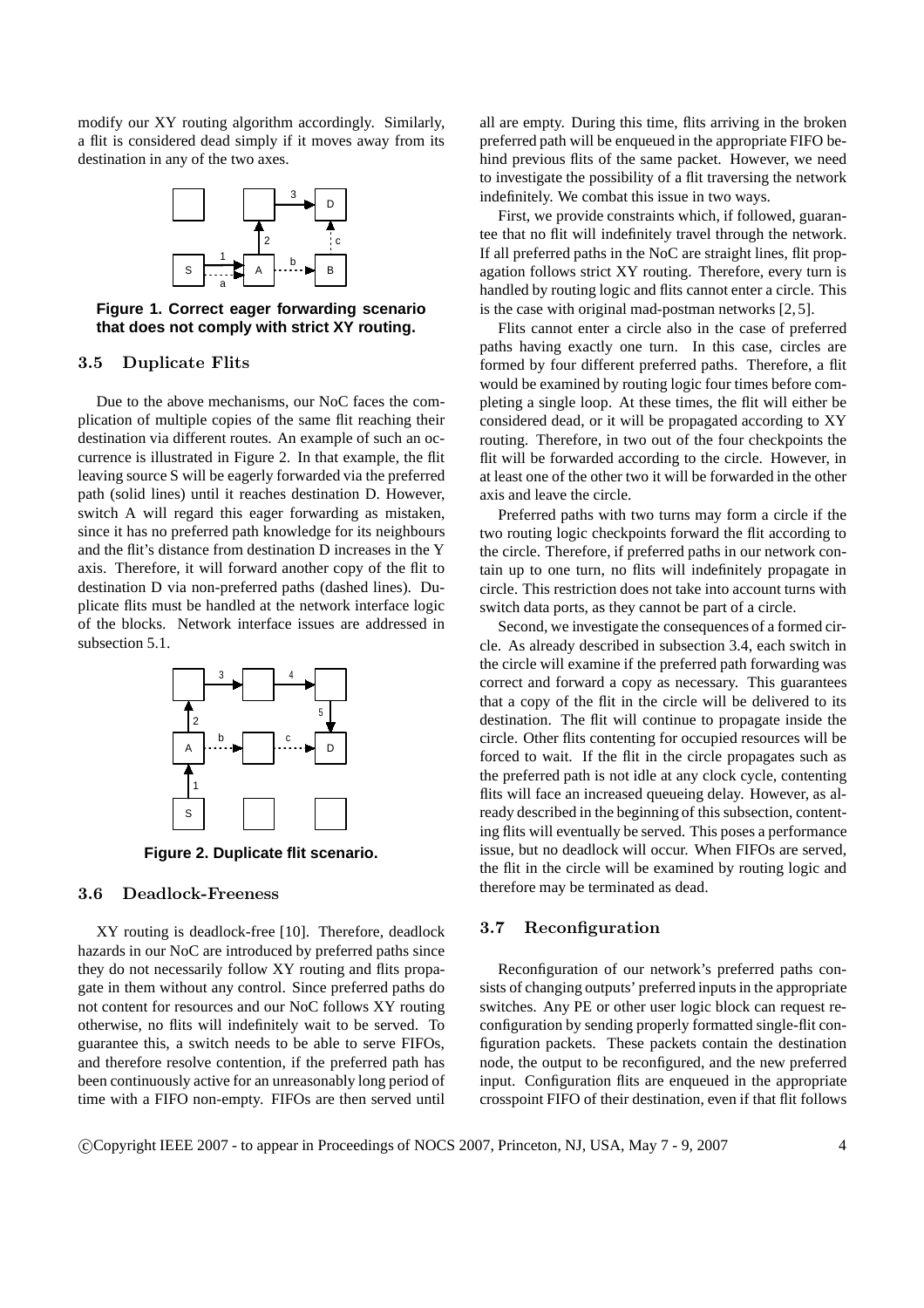a preferred path. When the configuration flit is selected by the output's arbiter, it is stored in the output's configuration register which stores the active configuration, instead of being forwarded to the next hop.

If we were to immediately alter the tri-state enable signals, we would risk out-of-order delivery of flits belonging to the same packet. Consider the example of Figure 3. Switch S transmits a packet to destination D. The initial flit (flit I) is constantly in non-preferred paths (dashed lines), and therefore is forwarded at every hop by XY routing logic. If a user block in the network was to reconfigure switch A to select input 1 as preferred for output port 2, later flits (flit II) would now reach destination node D via a preferred path (solid lines). Therefore, if flit I is in transit and switch A is reconfigured before the last flits of that packet reach it, those last flits could reach destination D before the first flits.



**Figure 3. Out-of-order delivery scenario.**

Because out-of-order delivery of flits belonging to the same packet can be a nuisance for destinations and also because address flits must always precede the corresponding data flits, it must be prevented by our NoC. This can be accomplished by delaying the application of the new configuration for each output until it is safe. Specifically, once a new configuration is received at an output, it is only applied when the old preferred path has been idle for 1 clock cycle, the new preferred path's FIFO is empty and no more flits from a packet are expected in those paths. As explained in subsection 3.3, flits forming a packet are labelled. Therefore, after receiving the packet's address flit and until receiving the tail flit, the arbitration logic knows that more flits are expected in this specific path and therefore delays the application of the new configuration. Blocks requesting reconfiguration are unsure exactly when it is applied, unless application demands dictate the implementation of a reconfiguration acknowledgment or polling mechanism. Due to this technique, no preferred path will change at each used switch from the time it receives the first flit of a packet until it forwards the last. This ensures that all flits of the same packet follow the same path, and therefore a switch will not wait indefinitely for tail flits. Thus, all flits belonging to the same packet will be delivered in-order.

Different packets from the same source to the same destination may be delivered out-of-order. Since switches have no information regarding more expected packets in the same path, they may apply their new configuration if the preferred path becomes idle for one clock cycle. Even if the source transmits back-to-back, the preferred path may become idle for one clock cycle due to broken preferred paths to avoid starvation effects caused by contention, as explained in subsection 3.6. Therefore, this issue must be handled in the network interface logic as explained in subsection 5.1.

Arbitration logic serves flits stored in FIFOs until all are empty, as described in section 4. If any flits arrive through the preferred path during this time, they are enqueued in their preferred output's FIFO. Arbitration logic can then serve them in priority according to the implemented algorithm. This imposes a single clock cycle delay regardless of contention from other inputs, in this infrequent scenario. However, attempting to do otherwise would introduce extra combinational logic and timing hazards. These flits will still be forwarded according to the preferred path. This serves the purpose of avoiding out-of-order delivery scenarios and taking advantage of preset multi-hop preferred paths.

# 3.8 Backpressure

Our NoC needs to provide a mechanism for not dropping flits due to full FIFOs. This mechanism must inform each output in a switch whether it can safely transmit a flit to the next hop. Likewise, the previous switch would also be informed if it can safely transmit to the current. Therefore, long packets reaching a congestion point will be stored in many, possibly consecutive, switches. Since flits of the same packet are guaranteed to follow the same path and arrive in-order, no recombination care must be taken.

Depending on area constraints and traffic patterns, we can adopt two different approaches. According to the first, if any of the next hop's FIFOs that have the output port in question as their input is almost full (to cover for backpressure signal propagation delay), the output's arbiter is alerted to not transmit any more flits until the signal is de-asserted and it is safe again. This approach requires only one wire from each output's next hop and the simplest logic.

According to the second approach, one wire from each of the next hop's FIFOs that have the output in question as their input alerts the switch exactly which crosspoint FIFO is almost full. This way, the arbiter needs to process packet IDs of flits in FIFO heads to determine if it can safely transmit any of them. With this approach, FIFOs that are not full are able to receive flits, and thus communication and FIFO utilization is more efficient. However, 6 wires are required at each output and also the arbiter must be able to process flit packet IDs in each FIFO head.

Extra care must be taken for flits forwarded in preferred paths. In our NoC we cannot know the final destination of flits travelling in preferred paths before they have been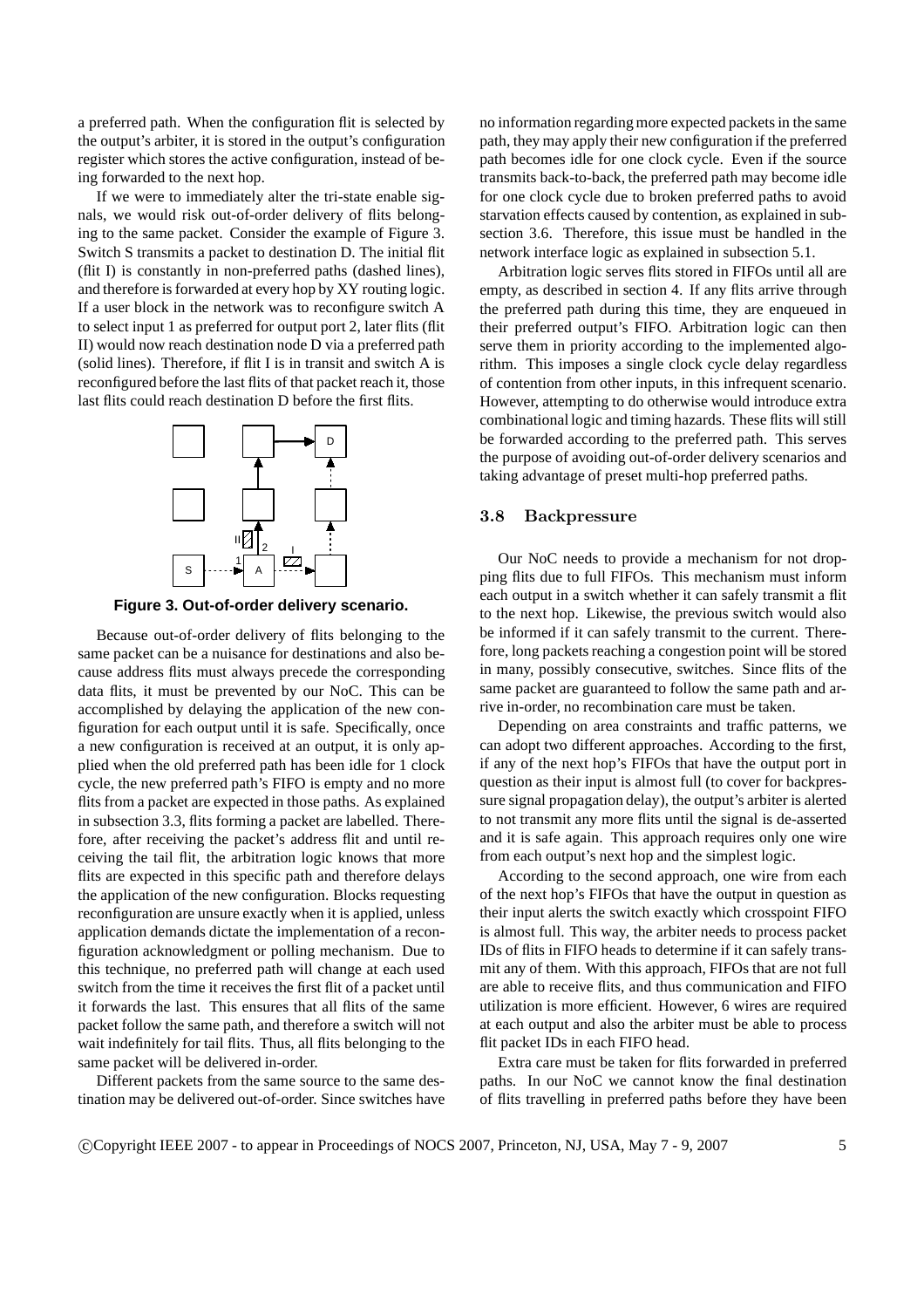eagerly forwarded, nor can we control their transmission. Therefore, if a backpressure signal to an output port is asserted, the preferred path leading to this output is broken. Thus, all subsequent flits in that path are enqueued in the appropriate crosspoint FIFO, and later forwarded according to the preferred path. Alternatively, the preferred path could remain intact, but flits in that path are still enqueued as above. Therefore, as long as a flit travels in a preferred path, it is not affected by contention or congestion. However, since preferred path flits take precedence over flits in FIFOs, congestion is slower to resolve.

# **4 Switch Architecture**

Switch input port components and connections are shown in Figure 4(b). Output port components are illustrated in Figure 4(a). Data wires are illustrated as solid lines and control wires as dashed lines. Our switch is a composition of the above figures, featuring 6 input/output ports. Each input is connected to each other port's output. Our switch resembles a buffered crossbar [8] in that it features one FIFO at each crosspoint and independent configuration and arbitration logic at each output. A combinational routing logic block at each input decides at which FIFO, if any, should the incoming flit be enqueued.

This choice of switch architecture takes into account mad-postman's operation, since incoming flits are examined by the routing combinational logic before being able to be enqueued into FIFOs. Therefore, dead flits do not occupy FIFO lines. Moreover, since our current NoC does not include virtual channels, as addressed in subsection 4.1, crosspoint queueing removes the nuisance of head-of-lineblocking. Finally, the use of one arbitration and configuration logic block per output results in simpler logic and therefore shorter critical paths.

Output configuration logic is responsible for storing and updating preferred path configuration. Arbitration logic is responsible for serving the FIFOs. Non-empty FIFOs as well as FIFOs to which a flit is being enqueued are selectable. Arbitration logic starts serving FIFOs once there is a selectable FIFO and the preferred path has been idle for one clock cycle. This serves the purpose of prioritizing preferred path flits without unreasonably preventing FIFOs from being served. It stops serving them when they are all empty. Arbitration takes place during the preferred path idle cycle, for the next cycle. Therefore, our NoC achieves one clock cycle per-hop latency for non-preferred paths when there is no contention. Arbitration algorithm details may depend on exact NoC demands.

Each output is driven by tri-states directly connected via dedicated wires to each other port's input. Each output is also driven by a tri-state which connects the output wire with a multiplexer which forwards the FIFO flit be-



ing served by arbitration logic, if any. Tri-state enable signals are driven by the output's configuration and arbitration logic. Preferred paths are thus formed by pre-enabling tristates, therefore connecting an input with any number of preferred outputs.

Depending on preferred path flexibility and area needs, an extra optimization may be necessary to further reduce switch area. Instead of directly connecting each input to each other output, a preferred path bus could be deployed, as in Figure 5. This vastly limits the number of preferred input-output pairs that can be configured to only one input with any number of outputs. However, intermediate designs can also be implemented. For instance, one such preferred bus in the X axis and one in the Y could be deployed, perhaps even connected to each other with tri-states. Therefore, depending on exact preferred path communication needs, NoC area overhead can be reduced.

# 4.1 Virtual Channels

Virtual channels (VCs) are useful for defining multiple logical topologies within the network, adaptively routing around congested or faulty nodes and providing packet priority and thus guaranteed QoS classes [10]. However, in our NoC preferred paths already provide a means to prioritize packets compared to others as well as form different low-latency topologies. Moreover, our NoC's topology is already tailored to our specific application environment. Finally, our NoC faces challenges in implementing adaptive routing algorithms, as explained in subsection 3.4.

For these reasons, our current NoC does not include VCs. Introducing them would multiply FIFOs, which translates into a significant area overhead since our switch features one FIFO at every crosspoint. However, other NoC applications may have different design priorities and requirements which make VCs more attractive.

# **5 Network Topology**

We tailor a 2D mesh topology to our target application, which is an array of processors and RAM blocks, aiming to minimize area overhead in addition to latency. This topology is illustrated in Figure 6. We assume a flexible system that assigns memory blocks to processors according to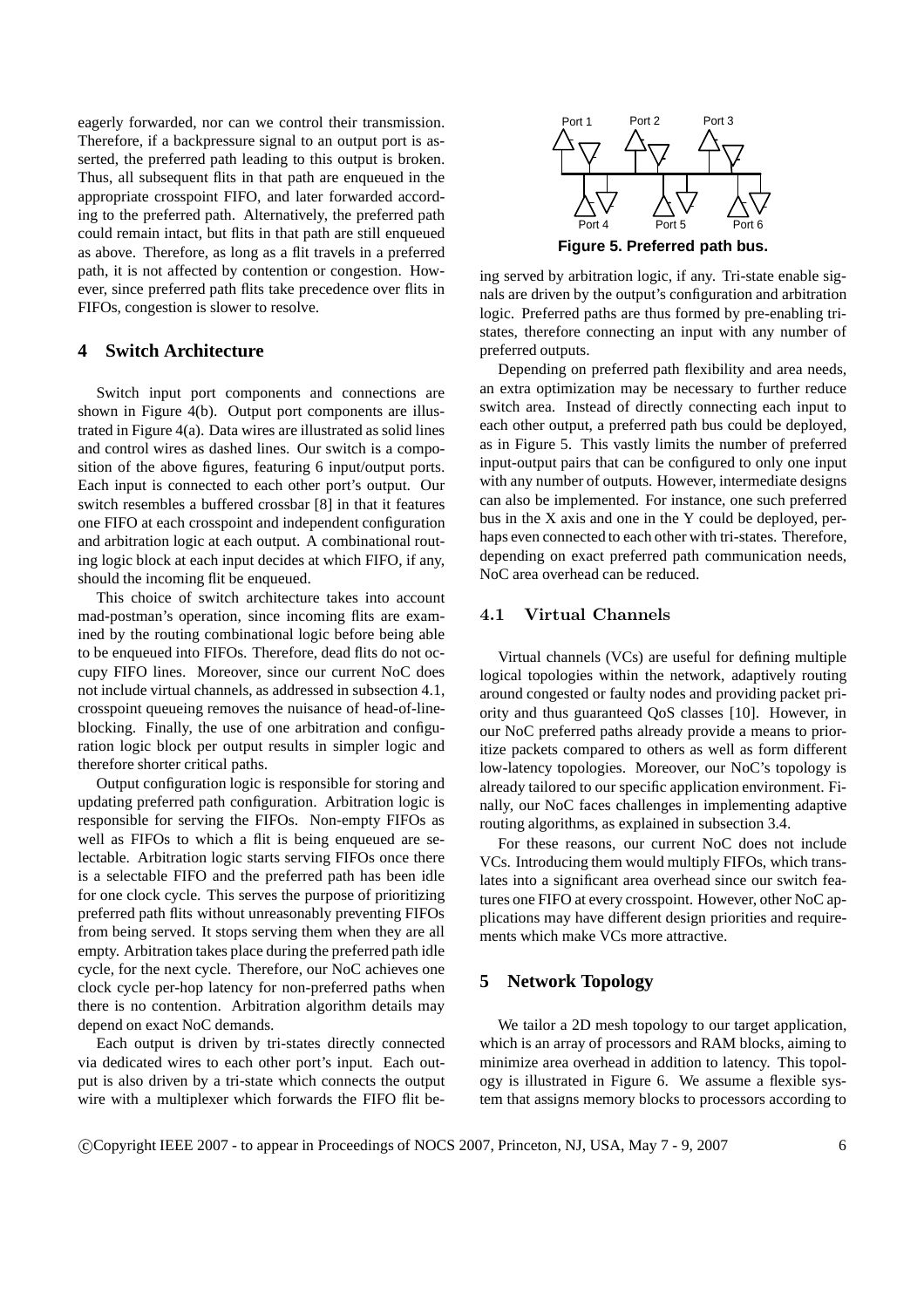

(a) Output port components





**Figure 6. Rectangular-shaped floorplan.**

application needs, and therefore profits from the reconfiguration capabilities of our NoC. We used single-port RAM blocks. In our 130 nm implementation library, RAM blocks feature data pins on one side of the X axis and address pins on one side of the Y axis. We therefore place four RAM blocks to form one larger network block. We rotate and mirror RAM blocks to place all data pins on the X axis and all address pins on the Y axis. CPUs and other user blocks may be placed as part of such a block or as a whole network block themselves, depending on their size.

In our current NoC each switch has 6 input/output ports. Each input is connected to each other port's output. Two of these input/output ports are used for inter-switch communication in the X axis, and other two in the Y axis. The rest two ports are used for communication with the data inputs of the 4 adjacent RAM or other user logic blocks. Given the data pin placement, one port is used for each two RAM blocks facing each other in the X axis. One data output is



wired to both RAM block data input interfaces. The two RAM blocks' data outputs are connected to a simple logic illustrated in Figure 7, resembling a 2x1 switch. It has no routing logic and only features one FIFO which is used by the non-preferred input. From the moment a RAM block receives a read request from the address interface until it is able to output data, it notifies this 2x1 switch to choose that RAM block's data output as preferred. This switch therefore imposes minimal latency impact. It may also be reconfigured as other switches. If area permits, a request FIFO may be implemented to store the order of requests received by the RAM blocks. This will enable it to always anticipate the next generated flit, and thus avoid non-preferred path delays in case of multiple requests to both RAM blocks.

RAM block address interfaces are wired to the nearest Y axis output. These connections are illustrated with dashed lines. Thus, the RAM blocks immediately above a switch have their address interfaces wired to the Y output leading upwards. This way, we avoid implementing extra output ports for address inputs. As data input interfaces, address interfaces monitor each incoming flit to determine if it is destined for that RAM block. The potential increased contention for outputs wired to address interfaces is outweighed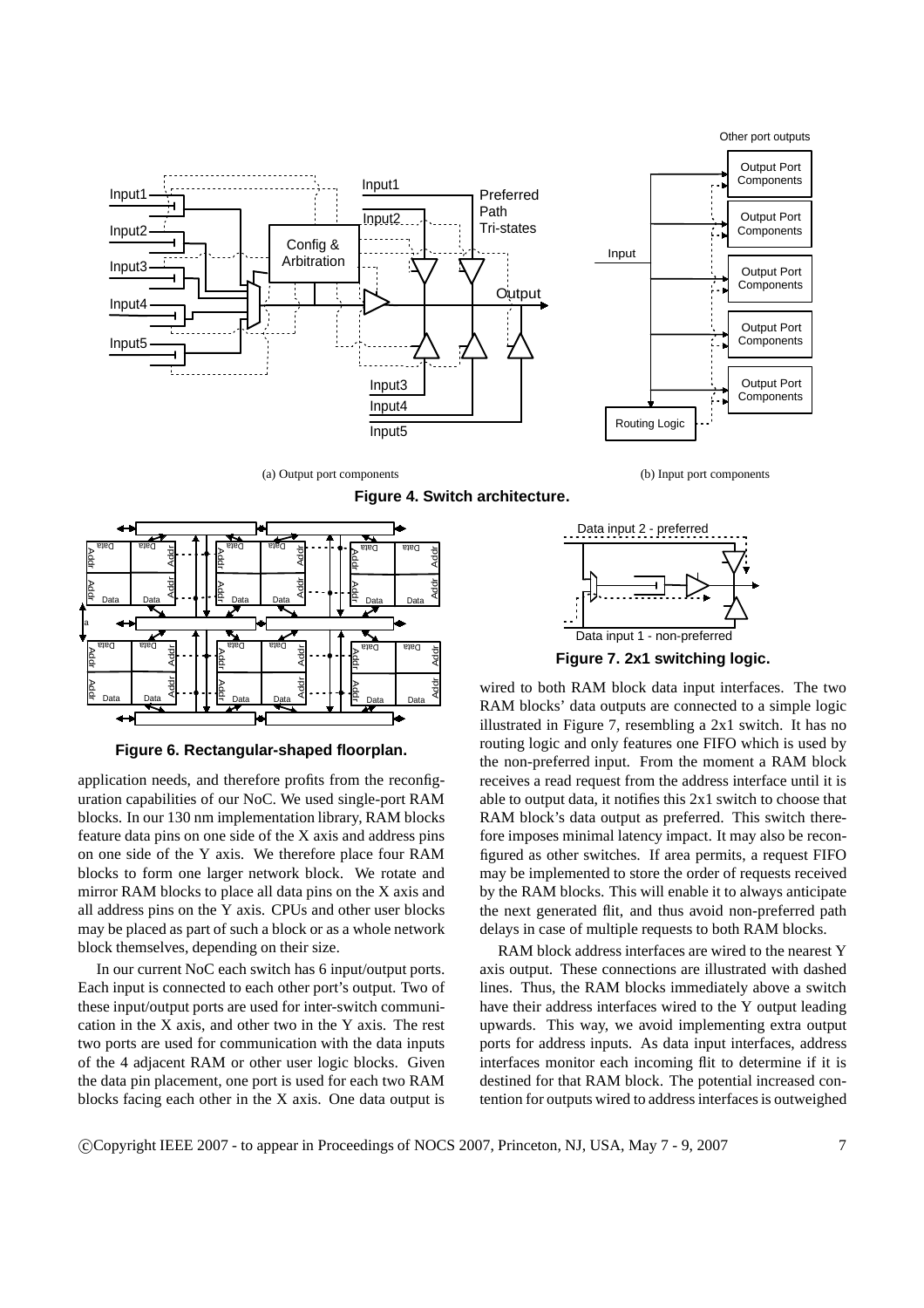

**Figure 8. Cross-shaped floorplan.**

by the significantly less area required by our switch. Finally, for switches that serve exclusively RAM blocks, we can further reduce the required switch area since RAM blocks will never need to communicate to each other directly. Therefore, each switch data input should not be connected to the other switch data output, therefore saving two internal switch connections and all the accompanying logic.

For switch placement, we examined two floorplan alternatives evaluated in section 6. In the first, switches are placed in the corners of larger network blocks as a cross, shown in Figure 8. This requires only a small distance between user blocks in each axis. Moreover, wire length, and therefore propagation delay, between each switch is minimal, even in the Y axis. The second placement, shown in Figure 6, has the switch solely in the X axis between two large blocks in a rectangular shape. User block distance in the Y axis is truly minimal, and is only used for memory address interface logic. Communication with switches in the Y axis is achieved by wires in higher metal layers routed above RAM blocks, or possibly in any metal layer routed above address interface logic. Y axis communication wire length is equal to twice the RAM block's height, approximating to 1 mm in our placement and routing.

## 5.1 Network Interfaces

PEs, RAM blocks or other user logic blocks need NoC interface logic. This logic is responsible for enabling communication between the NoC and the block. It is responsible for submitting properly formated packets divided in flits, as explained in subsection 3.2, as well as receiving flits destined to the user block. For data network interfaces, incoming flits must be briefly stored until the whole packet is complete and thus able to be submitted to the user block for processing. Address network interfaces only receive one flit per packet containing the address. In addition, network interface logic must be able to arbitrate between complete packets in a desired manner, *e.g.* submit read and write requests in the order they were transmitted by the source to satisfy sequential consistency.

Network interface logic must also identify which flits of a packet it has already received and discard duplicate copies. There are various implementations of this functionality according to design optimization priorities. To simplify this task, the flit control bits could be expanded, or the packet ID bits lessened, to include sequence number bits.

Out-of-order delivery of flits belonging to the same packet is impossible, as explained in subsection 3.7. However, flits belonging to different packets from the same source may be delivered in any order. Therefore, interface logic must submit packets for processing once complete, regardless of other incomplete packets. To implement this functionality, we deploy multiple small FIFOs in data interfaces and registers in address interfaces, and enqueue flits accordingly. In case we would like packets to be submitted in the order they were sent by the source, the relative packet order can be retrieved from the packet header.

Network interface logic must also handle multiple incoming packets from various sources. Flits from these packets may arrive in any order. If all buffer is used up, extra incoming flits are stored in previous hops through backpressure. Therefore, no excessive buffer space is required.

Since one data interface FIFO is reserved per packet until it is complete and submitted for processing, and packets may arrive out-of-order, deadlocks may occur. Lets assume that packet A has partially arrived at the target RAM. Packet B from the same source arrives at the final hop before A's tail flit. However, all of the RAM's data interface FIFOs are reserved. Therefore, packet B waits in the switches due to backpressure, not allowing packet A's tail flit to arrive.

This scenario requires several packets arriving out-oforder through the same path with partially complete packets, since the data interface logic deploys several FIFOs. Assuming sources do not submit packets interleaved, outof-order delivery is only caused by reconfiguration. Therefore, limiting the number of active reconfigurations that can occur at any one time to less than the number of data interface FIFOs guarantees that at least one FIFO will be eventually freed and no deadlock will occur. Implementation of this restriction may require software synchronization primitives, defining areas each CPU can reconfigure paths in, or a reconfiguration acknowledgment mechanism.

# **6 Layout Results**

We performed placement and routing using a 130 nm library available to European universities. Synthesis was conducted with Synopsys Design Compiler version 2004.06-SP2, placement and routing with Cadence SOC-Encounter version 3.3 and simulation with Verilog-XL version 05.10.002-p. We chose single-port RAM blocks of 4096 lines of 32 bits each (128kbits), with a column mux of 16. Without power rings, they are 715.07 *µ*m long on the X axis, and 551.64 *µ*m long on the Y axis. Larger RAM blocks had a disproportionally larger cycle time, while multi-port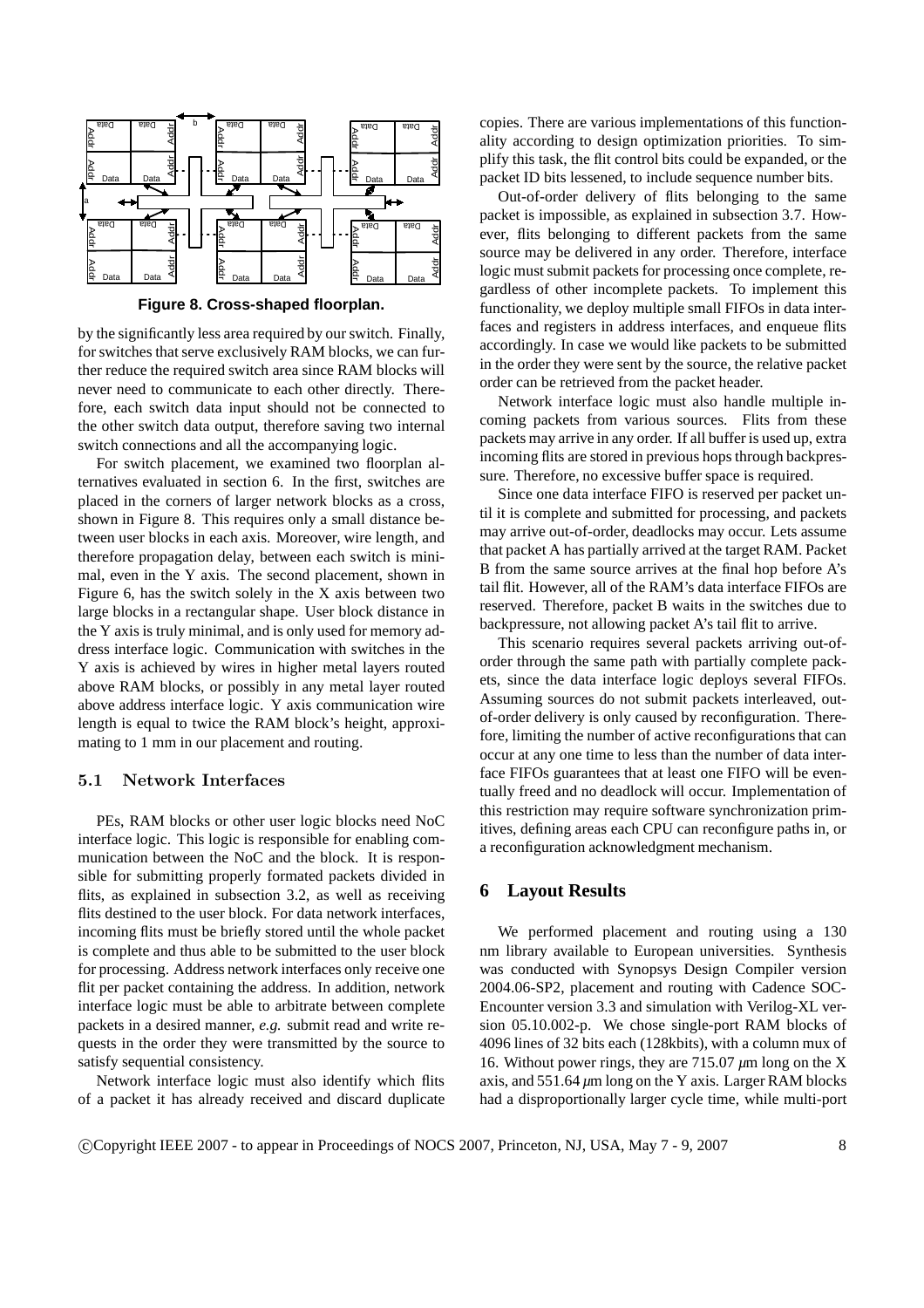| Impl. lib.   | 130nm                         |                  |          |
|--------------|-------------------------------|------------------|----------|
| P. supply    | 1.2V                          |                  |          |
| Clock freq.  | $-400$ w.c. (MHz)<br>667 typ. |                  |          |
| I/O ports    | 6                             |                  |          |
| <b>FIFOs</b> | 30                            |                  |          |
| FIFO lines   | $\mathfrak{D}$                |                  |          |
| Flit width   | 39 bits                       |                  |          |
|              | Full switch                   | Pref. bus        | Change   |
| Gates        | 44874                         | 38865            | $-13%$   |
| Cells        | 15001                         | 13369            | $-11%$   |
| Cell area    | 195228 $\mu$ m <sup>2</sup>   | $183056 \mu m^2$ | -6%      |
| Int. nets    | 13595                         | 12703            | $-6.5\%$ |
| Comb. area   | 84424 $\mu$ m <sup>2</sup>    | $72420 \mu m^2$  | $-14%$   |
| Non-comb.    | $110798 \mu m^2$              | $110632 \mu m^2$ | $-0.1%$  |
| Leakage p.   | $91 \mu W$                    | $85 \mu W$       | $-7%$    |
| Dynamic p.   | 80mW                          | 77mW             | $-3%$    |

**Table 1. Switch p&r results (typical).**

RAMs were larger and more power consuming.

Switch p&r details are shown in Table 1. Results presented are under typical case conditions. Power consumption results are under heavy switching activity. Preferred path latency per switch ranged from 300 to 420 ps. If we also include a 1 mm long wire at the output, approximately twice a RAM block's height, latency increases to 450-550 ps, as compared to 135 ps for straight buffered wires of a similar length without any configuration or routing capability. When there is no contention, non-preferred path latency is one clock cycle. Contention without starvation effects increases non-preferred path latency depending on various factors, but does not affect preferred path latency. Our design functions at 667 MHz under our library's typical case conditions, and at 400 MHz under worst case conditions.

At 667 MHz, RAM blocks require a 25 *µ*m wide power ring. Therefore, RAM block effective size is 740.07 *µ*m × 576.64 *µ*m. In an orthogonal shape, one switch occupies a minimum area of 637  $\mu$ m  $\times$  310  $\mu$ m. In the rectangular placement option as explained in section 5 and illustrated in Figure 6, switch height (a) is 170 *µ*m at minimum. Since we require one switch every 4 RAM blocks (or user blocks of roughly the same size), NoC area overhead is 13%. In the cross placement option as depicted in Figure 8, switch height in the X axis (a) is 130  $\mu$ m, while switch length in the Y axis (b) is  $140 \mu m$ . In this case, NoC area overhead is 18%. This shows that area efficiency drops in the second case. However, cross-shaped switches have the least possible distance between each other even in the Y axis, therefore minimizing propagation delay between them.

P&r details of the area-efficient single-preferred path switch explained in section 4 are shown in Table 1. In the rectangular placement option, switch height (a) is 133 *µ*m (22% decrease). In the cross placement option, switch height in the X axis (a) is 118  $\mu$ m (9% decrease), while switch length in the Y axis (b) is 114  $\mu$ m (18.5% decrease). This imposes a NoC area overhead of 10% in the first case and 16% in the second. These results show that the area gain is small, but in some applications it could outweigh the loss in preferred path flexibility.

# **7 Future Work**

A number of issues should be addressed in the future. Firstly, while our current NoC utilizes a deterministic routing algorithm as explained in subsection 3.4, adaptive routing has significant benefits to offer. For instance, congestion can be avoided by later flits. Therefore, a customized version of an adaptive routing algorithm should be investigated to provide our NoC with more flexibility.

Secondly, our NoC needs to be made fault-tolerant since faults may appear in a chip's lifetime, especially in technologies narrower than 130 nm. This will impose an unavoidably increased area overhead. However, technology trends dictate that designs must be fault-tolerant in some way in order to be trusted for future designs.

Thirdly, our NoC needs to be evaluated in a complete system under various workloads and demands. This will enable us to accurately analyze our contribution's impact, as well as the effect of dead flits in our NoC's performance. Moreover, we can investigate the optimal method for choosing preferred paths in a given application environment, as well as the impact of this choice.

Finally, our NoC can face synchronization issues which may result in design limitations. Since preferred paths are purely combinational, flits traversing them can arrive at their destinations and other switches at any point during the clock cycle. Thus, flits may violate flip-flop setup or hold time upon arrival.

There are several approaches to combat this issue. Firstly, we could impose a constraint on our preferred paths so that this problem will never occur. For example, we could limit the number of continuous preferred path hops such that flits will enter a non-preferred path before the end of the clock cycle that they entered their current preferred path in. For example, assuming that flits are submitted from non-preferred paths in the very beginning of the clock cycle, that number is [ *Pre f PathHop*+*WireLatency ClockPeriod* ].

Furthermore, we could deploy synchronizers at every switch and PE interface logic. While they will not affect preferred paths until flits exit them, their imposed latency in non-preferred paths is excessive. Finally, our switch components can easily be implemented asynchronously with known design methodologies. The problem in this approach lies in the necessary handshake between switches and PEs to guarantee that no flit fragments will be routed through the network. This handshake's imposed delay will prevent